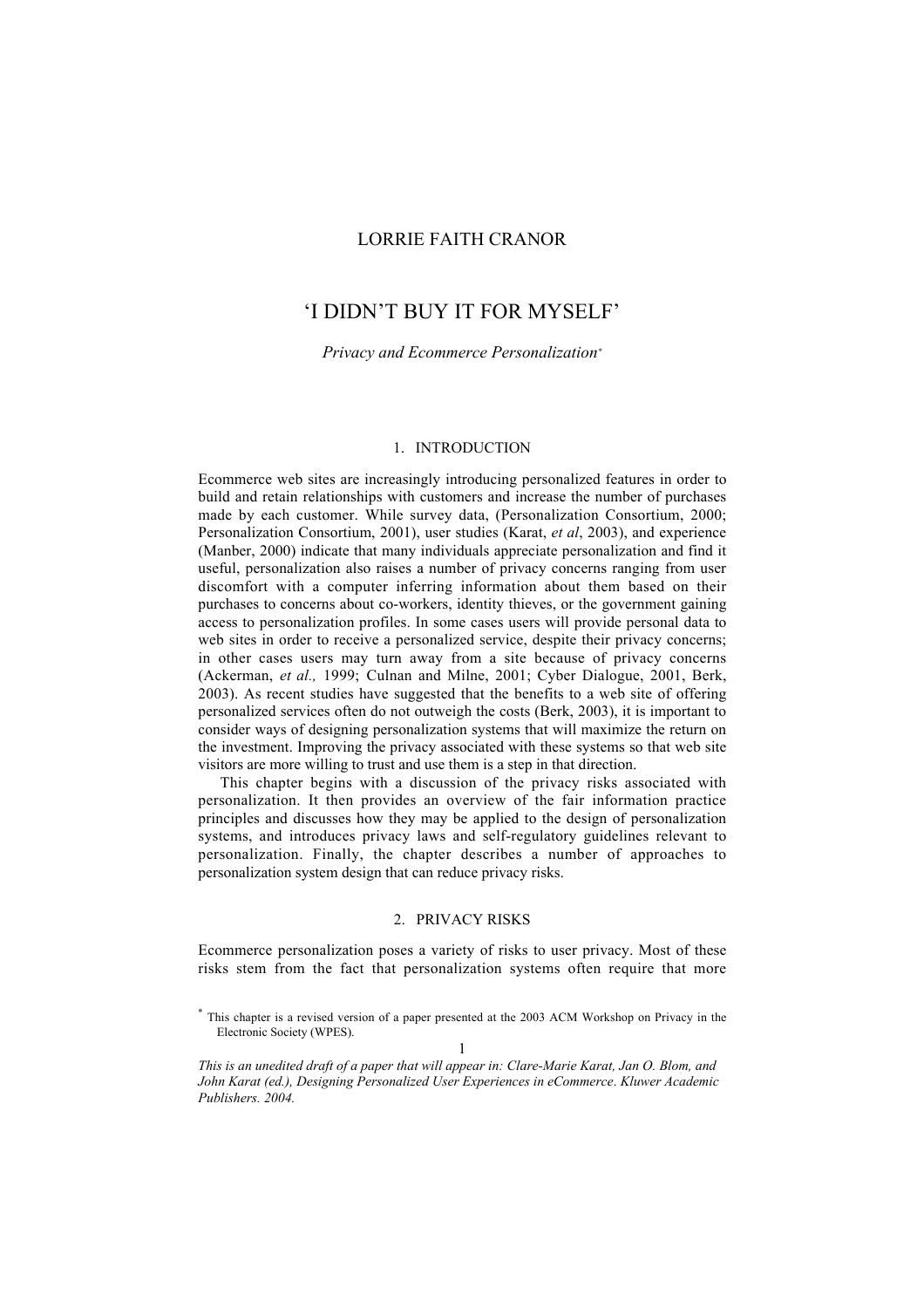personal data be collected, processed, and stored than would otherwise be necessary. This section provides an overview of several privacy risks that may be caused or exacerbated by ecommerce personalization systems. These risks are summarized in Table 1.

| <b>Risk</b>                                             | <b>Examples of possible</b><br>consequences                                                                                                                                                                                                                                                    | <b>Examples of parties to whom</b><br>personal information might be<br>exposed                                                                                  |
|---------------------------------------------------------|------------------------------------------------------------------------------------------------------------------------------------------------------------------------------------------------------------------------------------------------------------------------------------------------|-----------------------------------------------------------------------------------------------------------------------------------------------------------------|
| Unsolicited marketing                                   | Unwanted email, postal mail,<br>and telephone calls; time wasted<br>deleting email, throwing away<br>mail, answering calls                                                                                                                                                                     | Employees of personalized web<br>site; employees of companies to<br>whom marketing lists are sold;<br>employees of companies that<br>perform marketing services |
| Computer "figuring things out"<br>about me              | Individuals feel uncomfortable<br>or embarrassed; characteristics<br>inferred by computer become<br>available to people who would<br>otherwise not know this<br>information; inaccurate<br>information inferred by<br>computer becomes available to<br>people who believe it to be<br>accurate | Employees of personalized web<br>site; any other parties that gain<br>access to profile                                                                         |
| Price discrimination                                    | Individuals are treated<br>differently based on profile;<br>higher prices                                                                                                                                                                                                                      | Employees of personalized web<br>site                                                                                                                           |
| Information revealed to other<br>users of same computer | Other users of computer may<br>learn confidential information;<br>other users of computer may be<br>able to gain access to accounts                                                                                                                                                            | Other users of computer such as<br>family members or co-workers                                                                                                 |
| Unauthorized access to accounts                         | Identity theft, fraud, stalking                                                                                                                                                                                                                                                                | People that run personalized web<br>site, someone who steals<br>password                                                                                        |
| Subpoena                                                | Information used against<br>individual in court case                                                                                                                                                                                                                                           | Law enforcement officers or<br>participants in legal dispute;<br>public (if information obtained<br>becomes part of public record)                              |
| Government surveillance                                 | Individual could be detained by<br>law enforcement for questioning<br>or arrested                                                                                                                                                                                                              | Law enforcement officers                                                                                                                                        |

#### Table *1. Privacy risks from ecommerce personalization*

One of the first privacy risks that Internet users mention is unsolicited marketing (Cranor*, et al.,* 2003). Arguably, the consequences of unsolicited marketing are less severe than the potential consequences of some of the other privacy risks discussed here. Nonetheless, this risk is of great concern to users, and a strong desire not to receive unwanted marketing communications may be a factor in some users' decisions not to engage in ecommerce (Culnan and Milne, 2001; Cyber Dialogue, 2001). Users have concerns that information they provide for use in personalized ecommerce may be used to send them targeted advertising, or may be sold to other companies that may advertise to them. They often fear that the more a company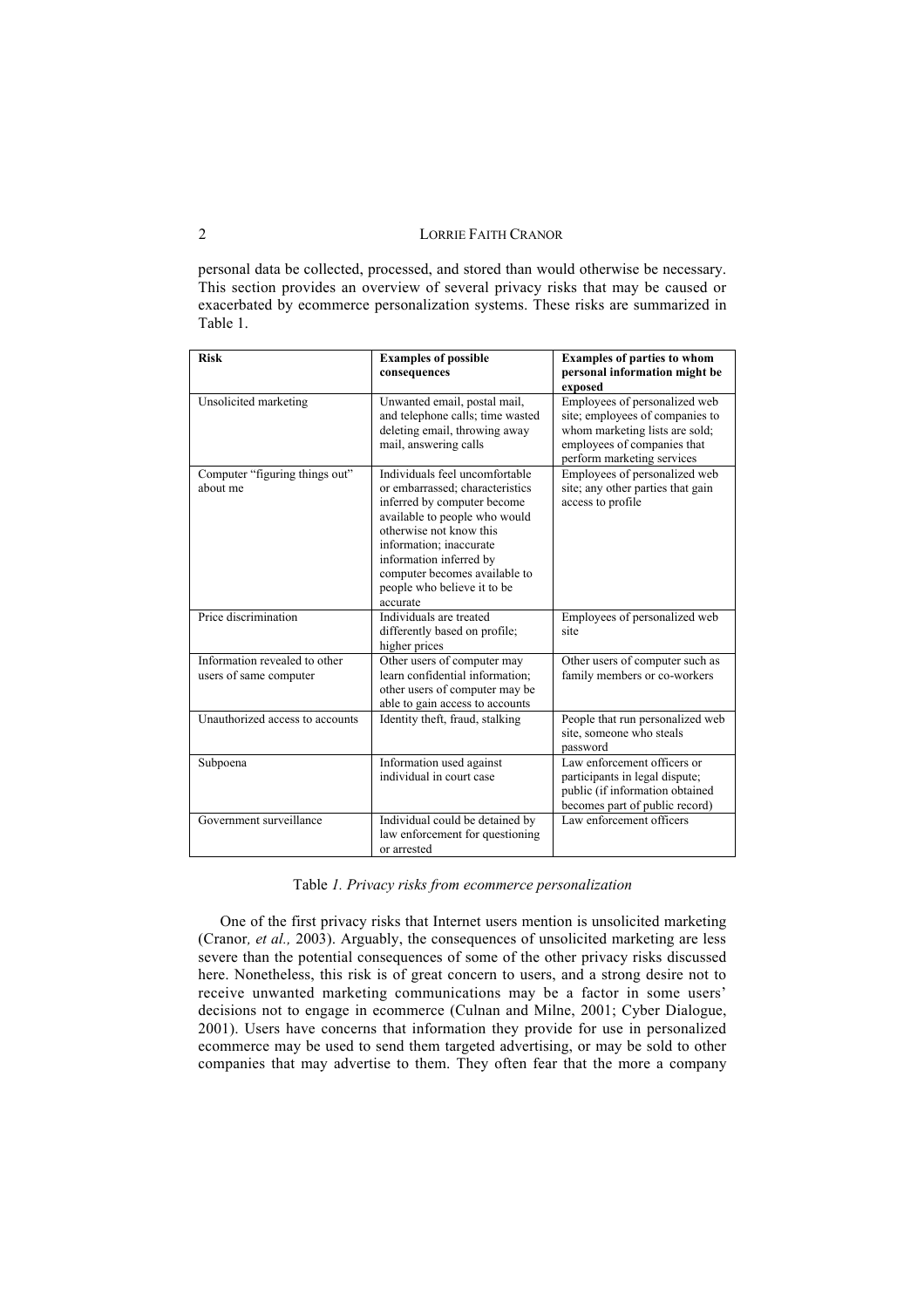knows about them, the greater the interest that company will have in marketing to them.

Many users are also concerned about a computer "figuring things out" about them. They are not comfortable with the idea that a computer might be able to make predictions about their habits and interests. In some cases, individuals are frustrated because the computer's predictions appear to be off base and they are afraid that someone might find out and draw incorrect conclusions as a result. In other cases, individuals are concerned because the computer's predictions are uncannily accurate, and perhaps reveal information that they thought other people didn't know about them. Some users of the TiVo digital video recorder have been surprised at the television selections their TiVo makes for them based on their TV viewing history, and some even believe their TiVo has made inferences about such personal characteristics as their sexual preference (Zaslow, 2002). Regardless of the accuracy of a computer's inferences and prediction, many individuals are simply uncomfortable with the idea that their activities are being "watched." Additional concerns arise when there is a mismatch between users' perceptions about privacy and the types of data collection and use that actually occur (Adams, 1999).

Individuals are also concerned that companies will profile them in order to facilitate price discrimination. While economists point out that price discrimination can often benefit both businesses and consumers, consumer reaction to price discrimination is usually quite negative. In addition, effective price discrimination often leads to increases in the amount of personal information associated with a transaction (Odlyzko, 2003). Individuals may be concerned not only about the possibility of being charged higher prices because of information in their profile, but also about the fact that they are being treated differently than other people (Turow, 2003).

Another privacy risk associated with personalization is that users may inadvertently reveal personal information to other users of their computer. When cookies are used for authentication or access to a user's profile, anyone who uses a particular computer may have access to the information in a user's profile. This leads to concerns such as family members learning about gifts that may have been ordered for them and co-workers learning about an individual's health or personal issues. In addition, when profiles contain passwords or "secret" information that is used for authentication at other sites, someone who gains access to a user's profile on one site may be able to subsequently gain unauthorized access to a user's other accounts, both online and offline.

The possibility that someone who does not share the user's computer may gain unauthorized access to a user's account on a personalized web site (by guessing or stealing a password, or because they work for an ecommerce company, for example) raises similar concerns. However, while family members and co-workers may gain access inadvertently or due to curiosity, other people may have motives that are far more sinister. Stalkers and identity thieves, for example, may find profile information immensely useful. Ramakrishnan *et al.* (2001) have also suggested ways that users may be able to probe recommender systems to learn profile information associated with other users.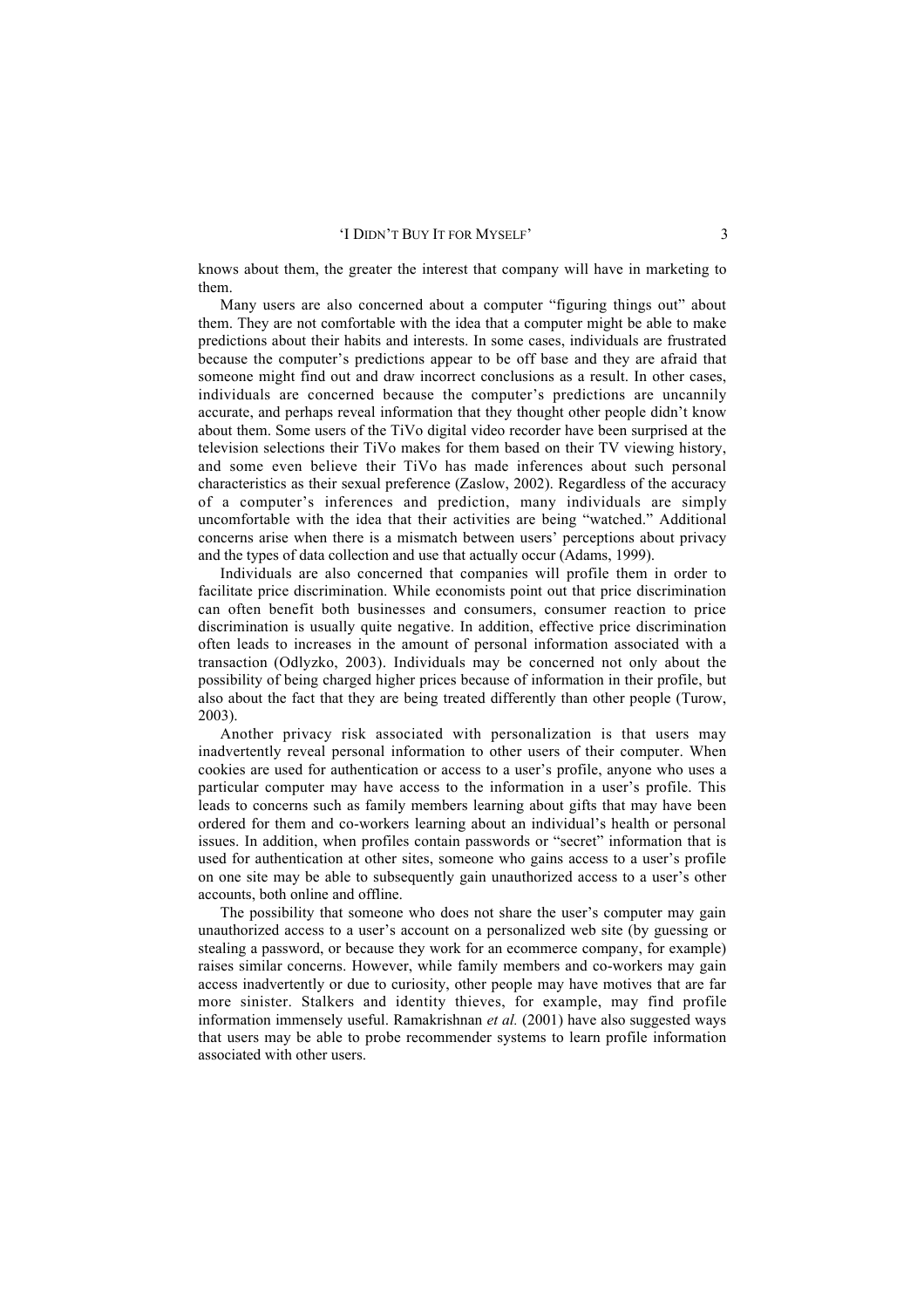A risk that most people don't consider is that the information in their profile may be subpoenaed in a criminal case or in civil litigation. For example, increasingly Internet records are subpoenaed in patent disputes, child custody cases, and a wide variety of lawsuits. Information about what someone has purchased, eaten, read, or posted is proving important to many cases. In addition, other types of profile information that may reveal interests, habits, or personal preferences may be important, especially in cases where the character of the plaintiff or defendant is important. Much of this information may be logged by ecommerce systems that store transaction records, even if they offer no personalization. However, a personalized system will typically store information that goes beyond transaction records, and may potentially store the information for a longer period of time than would be necessary if it were used only to support a transaction.

Finally, as the United States and other governments have been initiating increasing numbers of surveillance programs in the name of fighting terrorism, the possibility that information stored for use in ecommerce personalization may find its way into a government surveillance application is becoming increasingly real. This places users of these services at increased risk of being subject to government investigation, even if they have done nothing wrong.

As new personalization applications are developed that take advantage of a wider range of information (such as information in a user's calendar or address book), or are designed to run on mobile devices and take advantage of information about a user's precise physical location (Gandon and Sadeh, 2003; Warrior, *et al.,* 2003), additional privacy concerns are likely to emerge. The privacy risks discussed here are all likely to become magnified in these new environments.

## 3. APPLYING FAIR INFORMATION PRACTICE PRINCIPLES

Several sets of principles have been developed over the past three decades for protecting privacy when using personal information. The Organization for Economic Co-operation and Development (OECD) Guidelines on the Protection of Privacy and Transborder Data Flows of Personal Data (1980) are one of the best-known sets of fair information practice principles. Many other sets of guidelines and some privacy laws are based on these principles.

The eight OECD principles provide a useful framework for analyzing privacy issues related to ecommerce personalization. The principles are paraphrased here and discussed in the context of ecommerce personalization. In these principles, the term *data subject* refers to the person about whom data has been collected, and the term *data controller* refers to the entity that controls the collection, storage, and use of personal data.

*Collection Limitation.* Data collection and usage should be limited. In the context of ecommerce personalization, this suggests that personalization systems should collect only the data that they need, and not every possible piece of data that they might find a need for in the future. The approaches described in Sections 5.2 and 5.3 can also serve to limit data collection.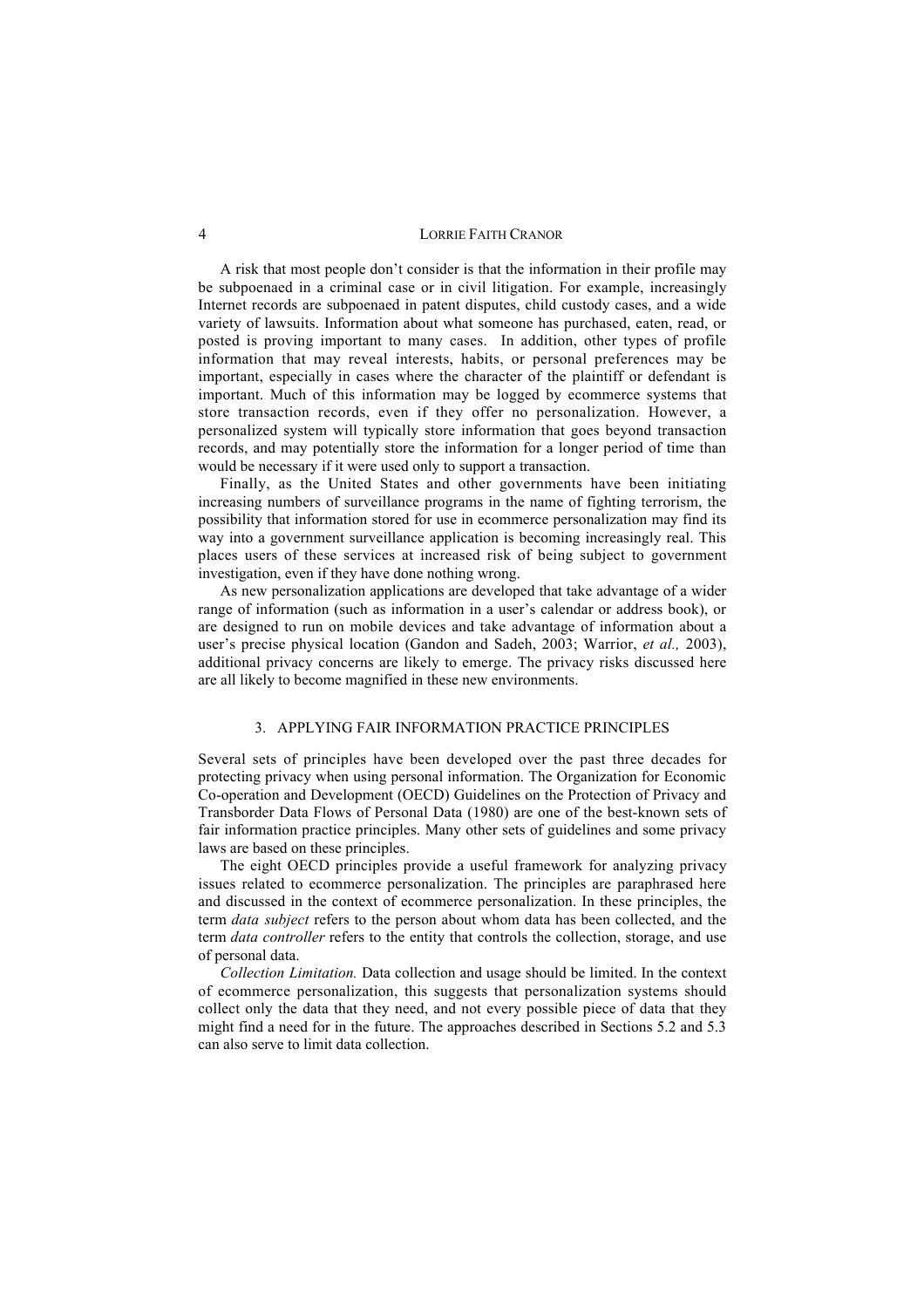*Data Quality.* Data should be used only for purposes for which it is relevant, and it should be accurate, complete, and kept up-to-date. In the context of ecommerce personalization, this suggests both that care be taken to make sure data is used for relevant purposes (that is, don't use data to make inferences that are irrelevant to the data), and personalization systems should provide the ability for individuals to update and correct the information in their profiles.

*Purpose Specification.* Data controllers should specify up front how they are going to use data, and then they should use that data only for the specified purposes. In the context of ecommerce personalization, this suggests that users be notified up front when a system is collecting data to be used for personalization (or any other purpose). Privacy policies are often used to explain how web sites will use the data they collect. However, by also providing notice about data use at the time the data is collected, sites can more effectively bring this information to the attention of users at the time when it is most relevant. Software tools such as P3P-enabled web browsers may also assist in conveying meaningful privacy notices to users (Cranor, 2002).

*Use Limitation.* Data should not be used or disclosed for purposes other than those disclosed under the purpose specification principle, except with the consent of the data subject or as required by law. In the context of ecommerce personalization, this suggests that data collected by personalization systems should not be used for other purposes without user consent. This also suggests that sites that want to make other uses of this data develop interfaces for requesting user consent.

*Security Safeguards.* Data should be protected with reasonable security safeguards. In the context of ecommerce personalization, this suggests that security safeguards be applied to stored personalization profiles and that personalization information should be transmitted through secure channels.

*Openness.* Data collection and usage practices should not be a secret. In the context of ecommerce personalization, this suggests, as with the Purpose Specification Principle, that users be notified up front when a system is collecting data to be used for personalization. Users should be given information about the type of data being collected, how it will be used, and who is collecting it. It is especially important that users be made aware of implicit data collection.

*Individual Participation.* Individuals should have the right to obtain their data from a data controller and to have incorrect data erased or amended. In the context of ecommerce personalization, this suggests, as with the Data Quality principle, that users be given access to their profiles and the ability to correct them and remove information from them.

*Accountability.* Data controllers are responsible for complying with these principles. In the context of ecommerce personalization this suggests that personalization system implementers and site operators should be proactive about developing policies, procedures, and software that will support compliance with these principles.

Table 2 provides a summary of the OECD principles and how they can be applied to ecommerce personalization. The lessons for ecommerce personalization derived from each principle can be expanded further in the context of a specific application. For example, Patrick and Kenny (2003) have performed a similar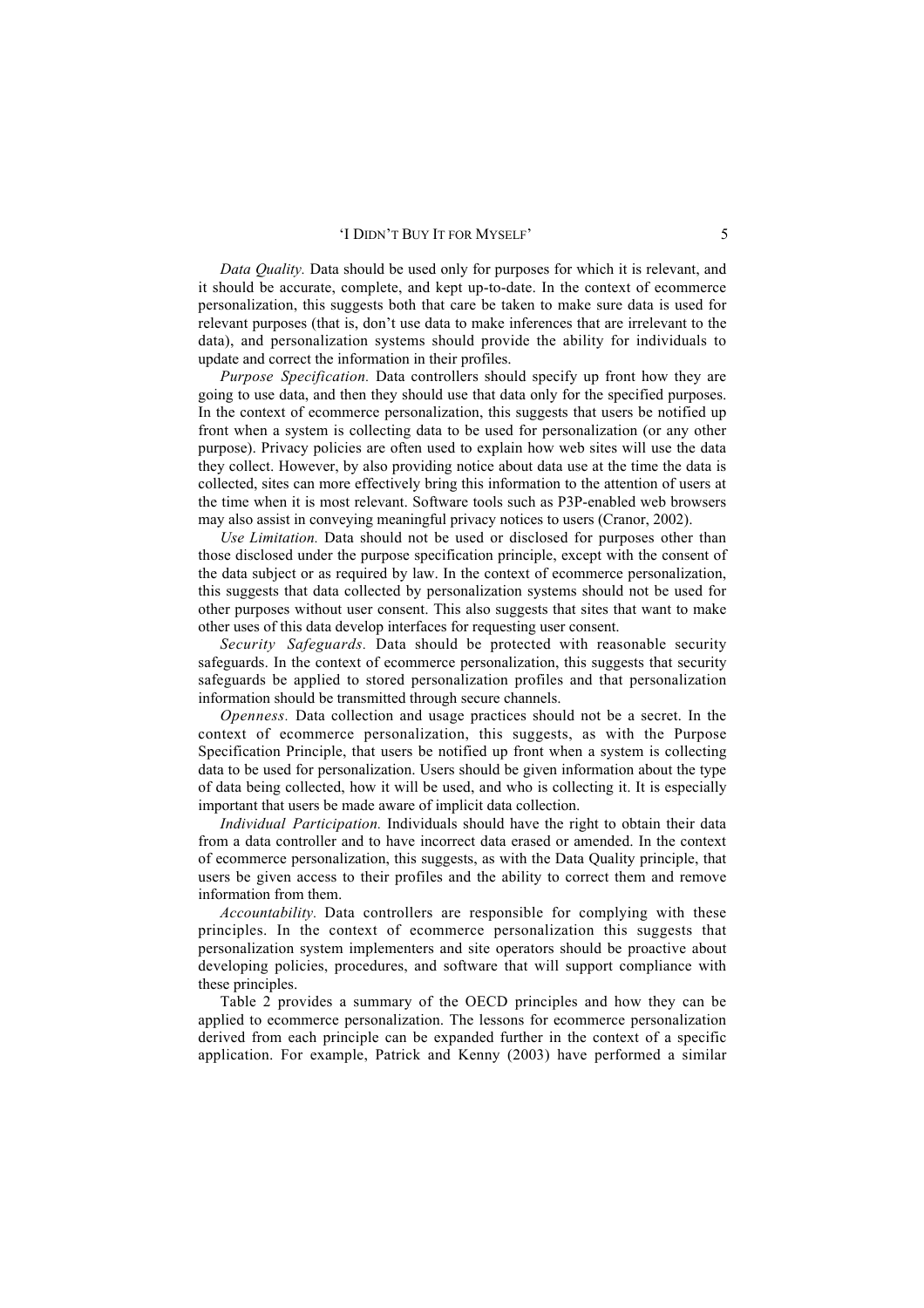analysis and made detailed user interface design recommendations for an Internet job search tool.

| Principle                | <b>Lessons for ecommerce personalization</b>                                                                                                           |
|--------------------------|--------------------------------------------------------------------------------------------------------------------------------------------------------|
| Collection limitation    | Collect only the data you need                                                                                                                         |
| Data quality             | Don't use data to make inferences irrelevant to the data; provide<br>mechanisms for individuals to update and correct information in their<br>profiles |
| Purpose specification    | Tell users when data is used for personalization                                                                                                       |
| Use limitation           | Don't use personalization data for other purposes without user consent                                                                                 |
| Security safeguards      | Take reasonable security precautions with stored personalization profiles<br>and transmit personalization information through secure channels          |
| <b>Openness</b>          | Tell users when data is being collected for personalization and make sure<br>they are aware of implicit data collection                                |
| Individual participation | Provide mechanisms for individuals to update and correct information in<br>their profiles                                                              |
| Accountability           | Be proactive about developing policies, procedures, and software that will<br>support compliance with these principles                                 |

Table *2. OECD privacy principles and their lessons for ecommerce personalization*

## 4. PRIVACY LAWS AND SELF-REGULATORY GUIDELINES

Privacy laws and self-regulatory guidelines can influence the types of personalization systems that can be deployed in practice. Here is an overview of some of the ways laws and guidelines may impact ecommerce personalization systems. It is by no means a comprehensive review of privacy laws or guidelines.

In the United States, most privacy laws are sector-specific. In many sectors, no privacy laws restrict personalization systems on ecommerce web sites. However, financial sites, children's sites, and health-related sites may need to design their personalization systems carefully to comply with legal requirements. For the most part this involves providing adequate notice about the personalization system. In some sectors, there are restrictions on third party sharing of data that may be relevant. Children's web sites are prohibited from collecting personally identifiable information from children under age 13 without consent of a parent. In addition, US sites need to be aware of any state laws that may impact them as well as the privacy laws in other countries where some of their customers may reside.

US companies that provide targeted advertising services to multiple web sites and are members of the Network Advertising Initiative (NAI) must comply with the NAI Principles (2000), which are enforceable by the US Federal Trade Commission. These principles prohibit use of sensitive data in targeted marketing and require that merger of personally identifiable information with previously collected nonpersonally-identifiable information occur on an opt-in basis only. They also require companies to provide adequate notice, allow individuals to access their information, and offer opt-out opportunities.

A number of other industry organizations such as the Online Privacy Alliance, the Direct Marketing Association, and the Personalization Consortium have adopted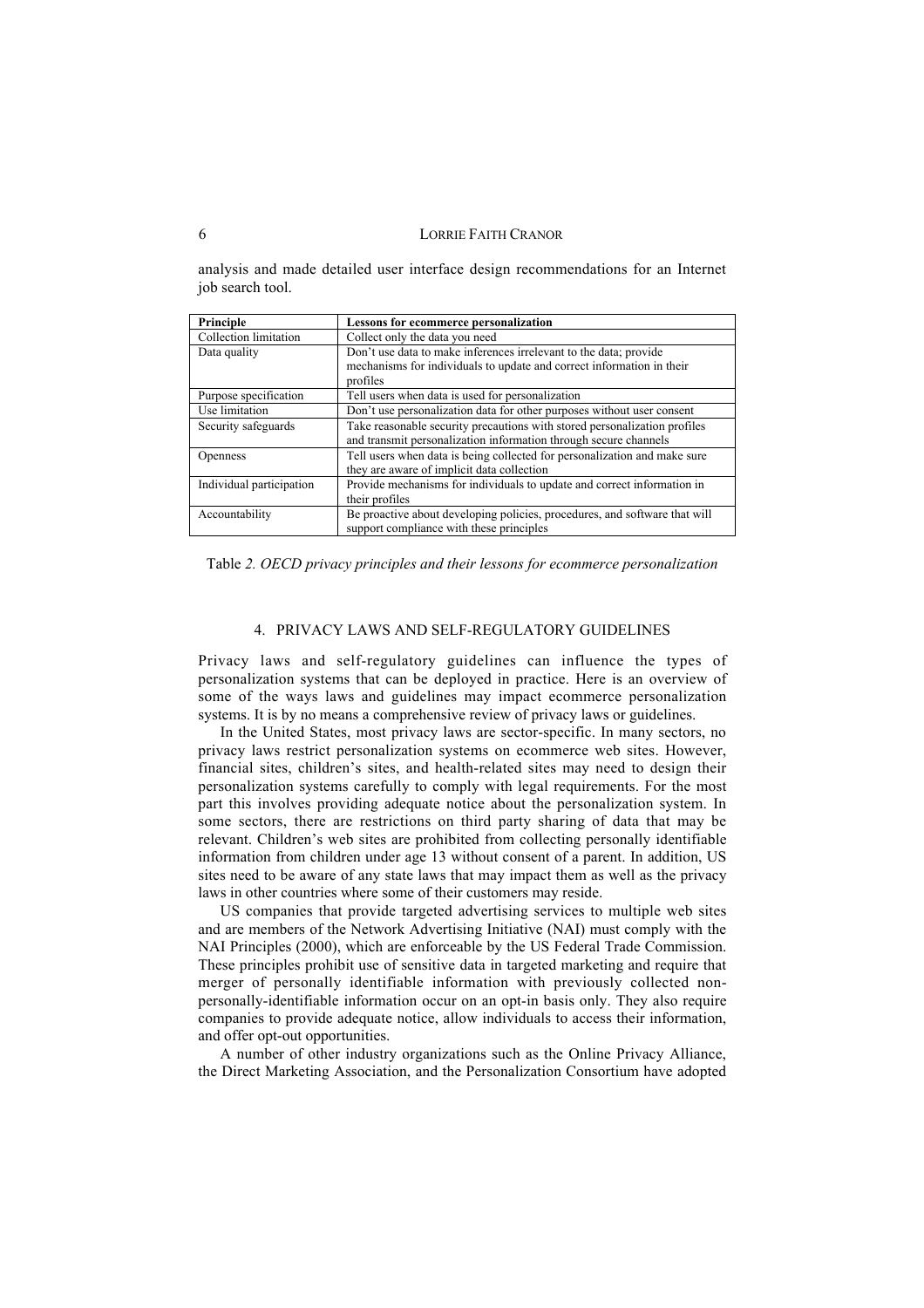self-regulatory guidelines that may be applicable to their members' ecommerce personalization efforts.

In Europe, comprehensive privacy laws impact the design of ecommerce personalization systems across every sector. These laws, which are based on the OECD principles, require privacy notices and access provisions and restrict secondary uses and third-party data sharing. Kobsa (2002) analyzed the European Data Protection Directive and the German Teleservices Data Protection Act and found a number of restrictions that would affect ecommerce personalization on sites under the jurisdiction of German law. For example, raw data from usage logs must be deleted after each session and usage logs from different services must not be combined, except for accounting purposes. In addition, anonymous and pseudonymous services must be provided when possible, and user profiles must always be pseudonymous. These laws also restrict the ability of sites to fully automate decisions that would have significant impacts on individuals (for example, related to employment, credit, etc.).

### 5. REDUCING PRIVACY RISKS IN ECOMMERCE PERSONALIZATION

The previous sections have identified privacy risks and outlined privacy-related legal requirements, guidelines, and principles that are relevant to ecommerce personalization. This section discusses several approaches to system designs that reduce privacy risks and make privacy compliance easier. No single approach to ecommerce personalization will always provide the desired functionality while protecting privacy. There are tradeoffs associated with each of these approaches.

The degree of privacy risk posed by an ecommerce personalization system is often directly related to the type of personalization the system performs. Section 5.1 describes four axes of personalization and discusses where on each axes the more privacy-friendly personalization systems tend to fall. Sometimes other system requirements prohibit a design that falls on the privacy-friendly end of each of these axes, however. In this case designers may need to take steps to add privacy enhancements to a system design, using the fair information practice principles as a guide. For example, the collection limitation principle suggests system designs that minimize the amount of personally identifiable data stored by the ecommerce web site. This in turn reduces the risk that data may be misused by the company or its employees, limits exposure in the event of a security breach, and minimizes the amount of data that might be subject to subpoena. Section 5.2 and 5.3 discuss two approaches to data minimization that may be useful for designers of ecommerce web sites: pseudonymous profiles and client-side profiles. Section 5.4 discusses the importance of designing systems that put users in control, addressing the data quality and individual participation principles and supporting the ability to request consent from users in compliance with the use limitation principle. Of course, to be effective, all of these approaches need to be augmented by appropriate security safe guards and well-articulated privacy policies that are enforced throughout an enterprise.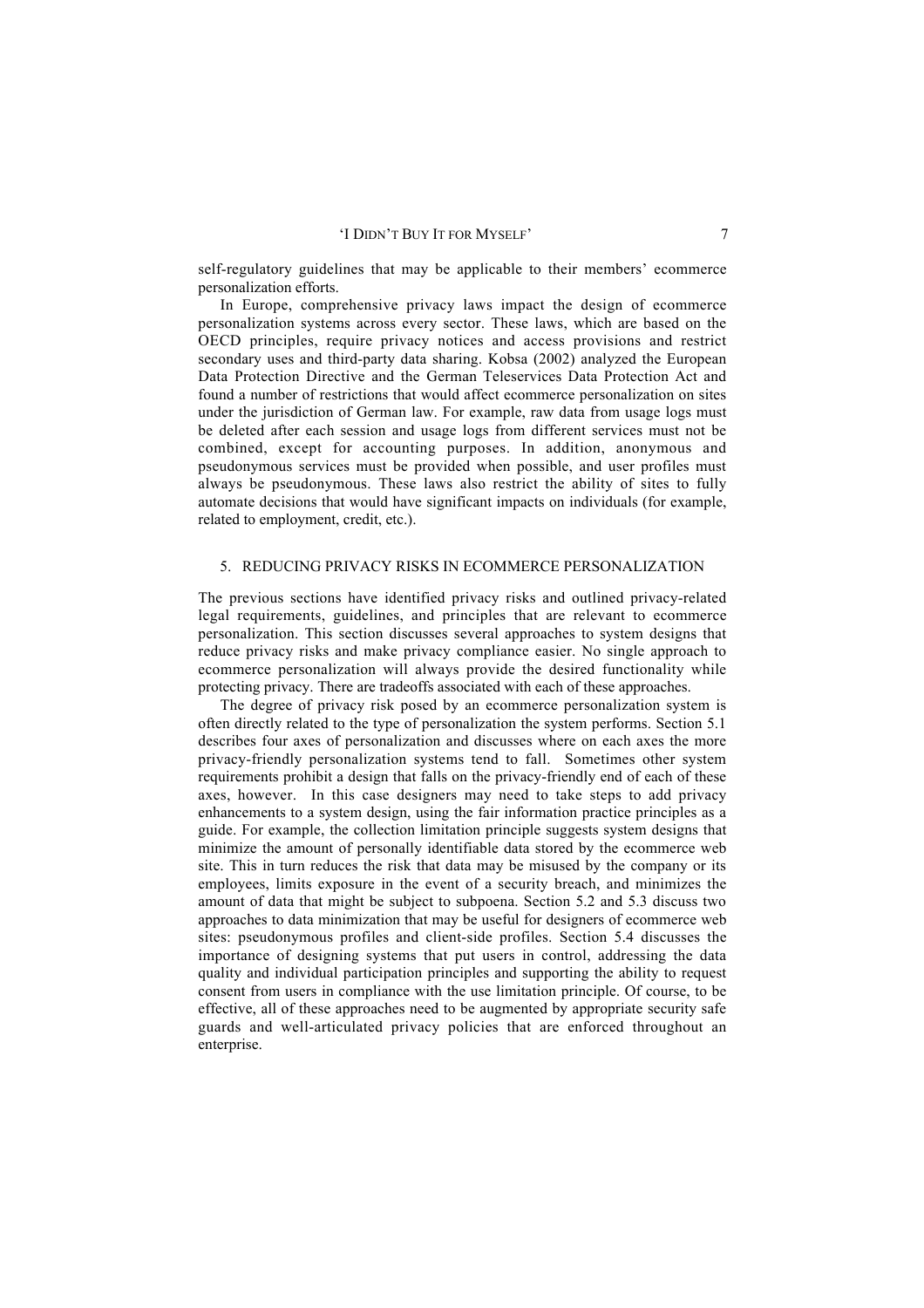#### *5.1 Types of personalization systems*

Several general types of personalization systems are considered here that differ on four axes, as illustrated by Figure 1. In this chapter the two extreme ends of each axis are discussed. However, many personalization systems include components representative of both ends and thus fall somewhere in the middle of the spectrum. The ends of each axis are labelled in the table according to whether they tend to be more or less privacy invasive. I have used the word "tend" here because there are exceptions. In general it is relatively easy to design a privacy-friendly personalization system if it is placed on the end of each of the four axes where systems tend to be less privacy invasive. Designing a privacy-friendly personalization system that sits on the other end of these axes is possible, but requires that mechanisms be put in place to reduce privacy risks and concerns.



Figure *1. Four axes of personalization systems and their impacts on privacy*

#### *5.1.1 Data collection method*

- *Explicit data collection.* Personalization is based on demographics, preferences, ratings, or other information explicitly provided by a user. Typically, *recommender* personalization systems require users to rate a number of items in order to receive recommendations about other items that may interest them. Other systems allow users to create personal pages or customize their view of a site based on their personal preferences or demographics.
- *Implicit data collection.* Personalization is based on information inferred about a user. For example, a user's search queries, purchase history, or browsing history may be used to infer interests or preferences (Claypool, *et al.,* 2001).

Systems that use explicit data collection methods tend to be more privacyfriendly than systems that use implicit data collection methods because users are more aware that data collection is taking place and may be able to make a conscious decision about whether or not to provide their data. When data is collected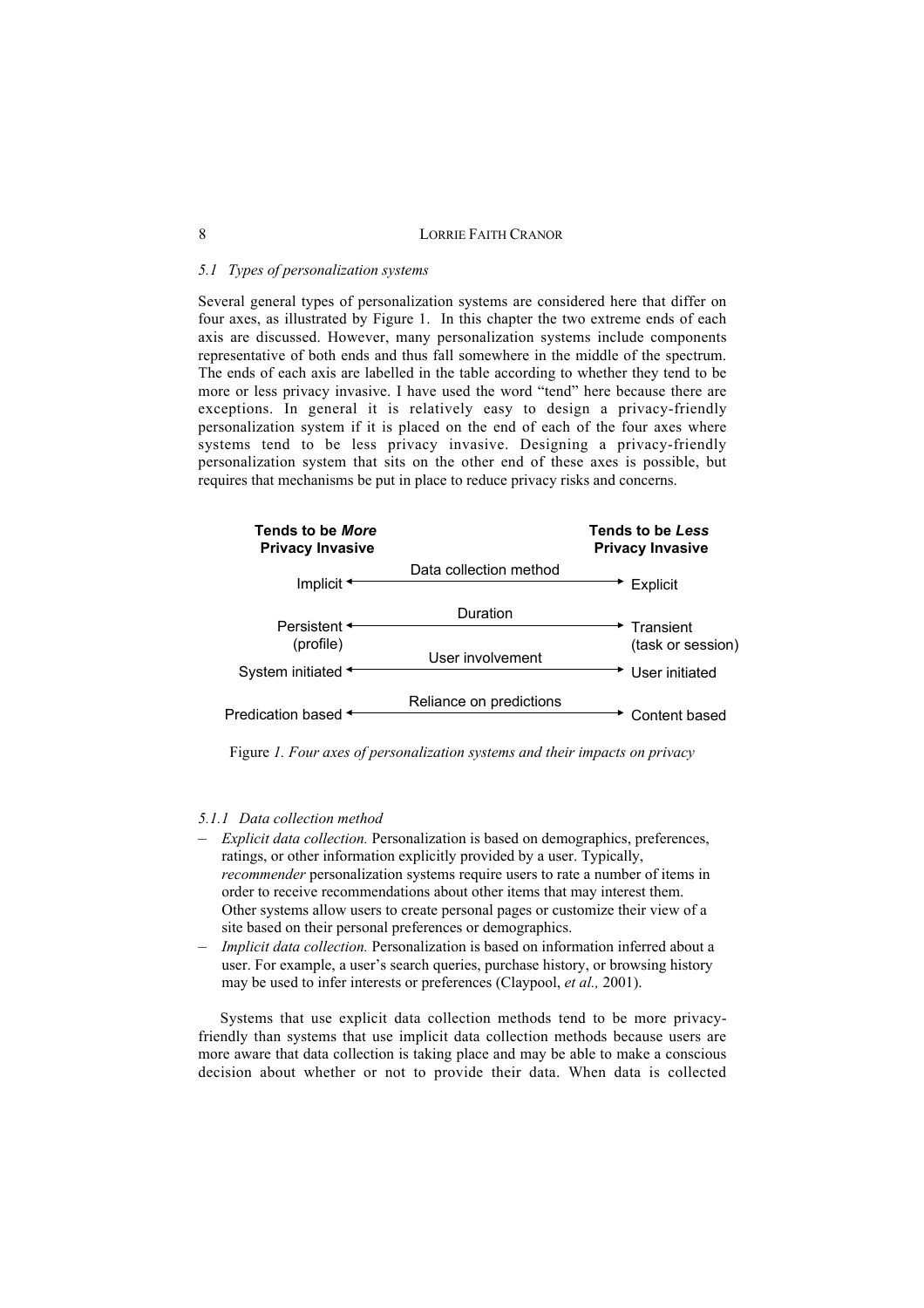implicitly, systems can be made more privacy-friendly through the use of easy-tounderstand notices and opportunities to control what information about themselves gets collected and stored. This is discussed further in Section 5.4.

#### *5.1.2 Duration*

- *Task- or session-focused personalization.* A simplistic way of providing taskfocused personalization is to place advertisements on pages where they are most obviously relevant—for example, advertising pay-per-view boxing matches in the sports section of a news site and cookware in the home and garden section. A more sophisticated way of providing task-focused personalization is to make suggestions based on actions a user has taken while performing a task (Herlocker and Konstan, 2001). For example, if a user places a pair of women's running shoes in her shopping basket, a web site might suggest that she also purchase athletic socks, running shorts, or a sports bra. Such personalization is based on information provided by or inferred from the user during the current session or while completing the current task.
- *Persistent profile-based personalization*. Many personalization systems develop profiles of users and add explicitly provided or inferred information about users each time they return to the site. Cookies may be used to recognize returning visitors automatically and retrieve their stored profiles, or users may be asked to login to the site.

A focus on task- or session-based personalization reduces privacy concerns and facilitates compliance with privacy laws because little or no user profile data need be stored in order to facilitate personalization (Herlocker and Konstan, 2001). A session cookie might be used to store some information temporarily, but that information can be deleted at the end of the user's session.

Depending on the goals of personalization, task-based personalization may be able to provide many of the benefits of profile-based personalization. It may be sufficient to know only the kind of task in which the user is currently engaged rather than information about her preferences or past activities. Focusing on a user's current task may allow for a simpler system architecture that need not facilitate the storage and retrieval of user profile data. In addition, it eliminates the problems that may occur when a system offers recommendations to a user that are consistent with her overall profile but not relevant to her current task. For example, when a user is shopping for a gift for someone else, recommendations based on her personal preferences may not be relevant. Likewise, once a user completes a particular task, she may no longer be interested in receiving recommendations related to that task. For example, while a user may be interested in advertisements from car dealers while she is shopping for a new car, once she has completed the purchase these advertisements will no longer be relevant to her.

Personalization derived directly from a user's request rather than from predictions based on that request allows for less data to be stored and fewer privacy concerns. A system that simply reports the availability of other products in the same category of products a user has expressed interest in, for example, is unlikely to raise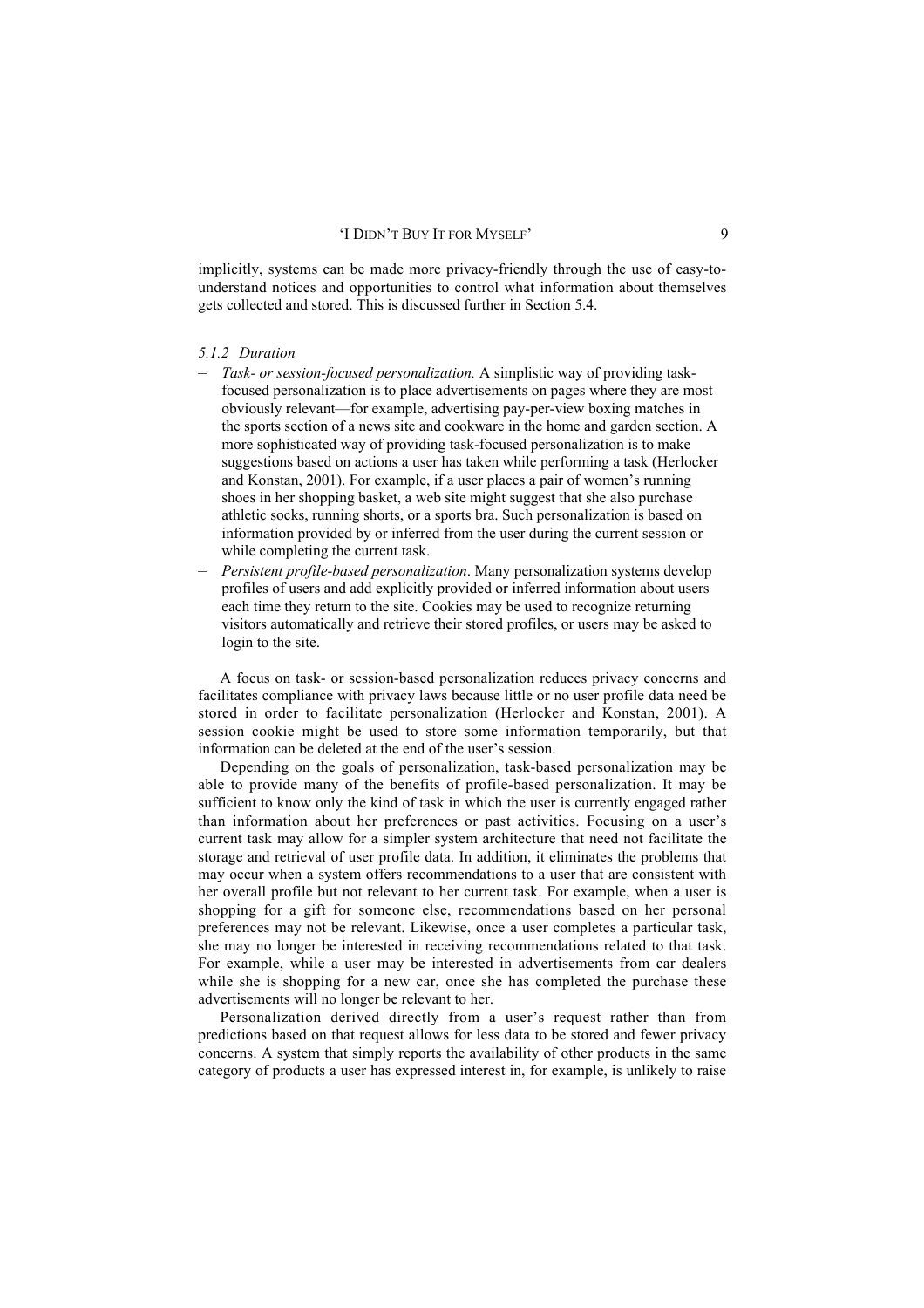the kinds of concerns about a computer knowing a user too well that are often raised by recommender systems.

The simplest kind of task-based personalization—simply promoting like products together—does not require the development of a personalization "system" and may not even be considered personalization. For some applications, this approach is often more cost effective than developing a system that attempts to infer user preferences (Berk, 2003).

## *5.1.3 User involvement*

- *User-initiated personalization.* Some sites offer users the option of selecting customizations such as stock tickers that display stocks of interest, weather forecasts for the user's region, or news related to topics the user has selected. Users might also select their preferred page layout or the number of items they want to see displayed, or they might provide information about their display and bandwidth constraints and ask to have a site optimized accordingly.
- *System-initiated* personalization*.* Some sites attempt to personalize content for every user, even if users do not request customized features and take no explicit actions to request personalization. In some cases, sites provide a way for users to opt-out of personalization.

User-initiated personalization tends to be more privacy-friendly than systeminitiated personalization because users are more aware that personalization is taking place and can make a conscious decision about whether or not to activate it. Systeminitiated personalization can be made more privacy friendly through the use of notices and opportunities to disable the personalization.

## *5.1.4 Reliance on predictions*

- *Prediction-based personalization.* Some sites use user's explicit or inferred ratings to build user profiles that can be compared with the profiles of other users. When users with similar profiles are discovered, the system predicts that they will have similar preferences and offers recommendations to one user based on the stated preferences of the others. Such systems are often referred to as *recommender* systems or *collaborative filtering* systems. Thus, for example, if Jane and Sue provide similar ratings for 10 books, a recommender system might suggest to Jane two other books that she didn't rate at all but had been rated highly by Sue. The suggested books may not necessarily be on the same topics as any of the books Jane rated herself.
- *Content-based personalization.* Some sites use the specific requests or other actions of a user to trigger automatic personalization. For example, if a user buys a book on Internet privacy, the site may suggest other books on Internet privacy. In this case the site is not using ratings to predict other types of books the user might like to buy, but simply offering the user additional books on the same topics as the book she already bought.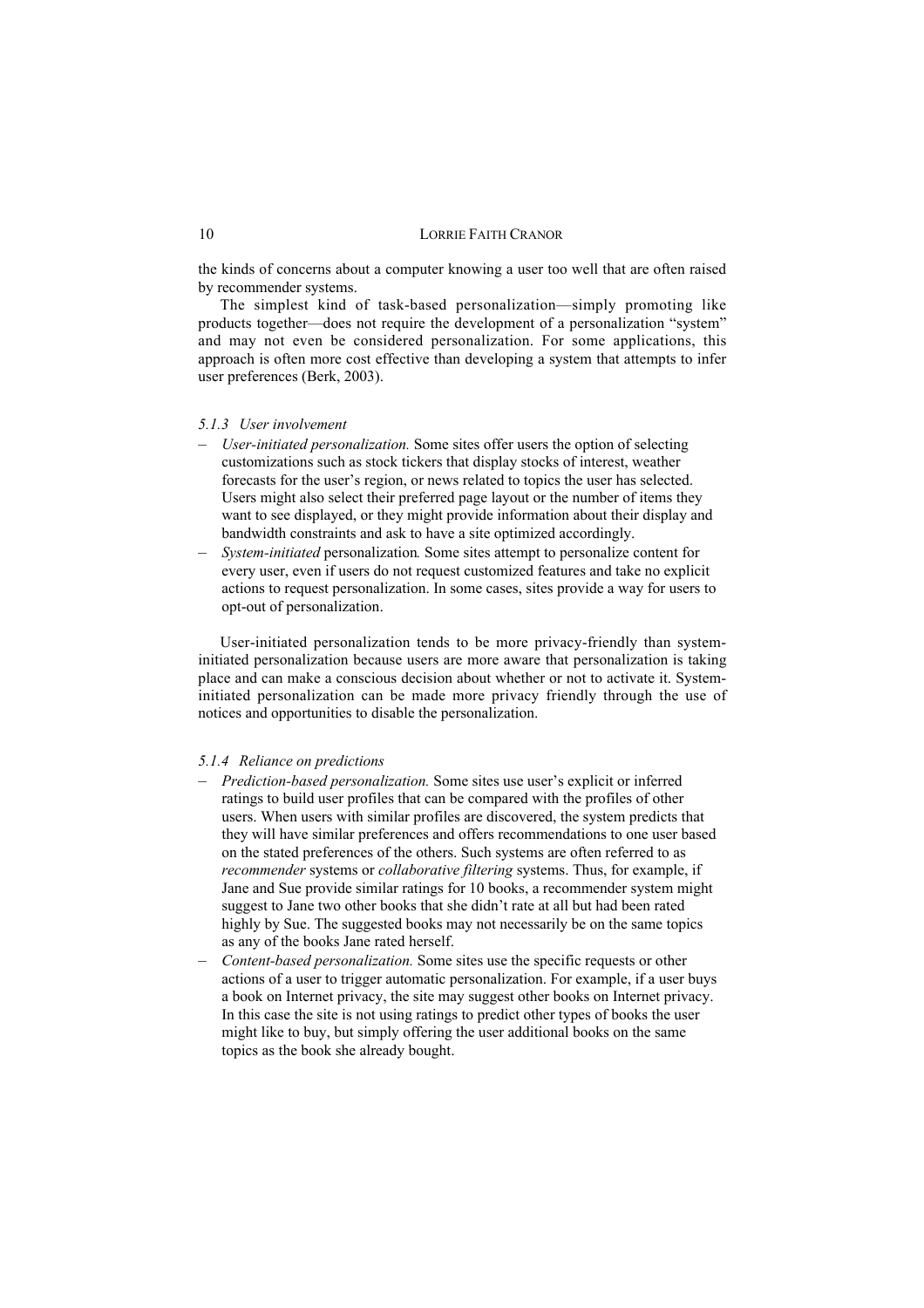Content-based personalization tends to be more privacy-friendly than predictionbased personalization because it does not require that user profiles be stored. Prediction based personalization can be made more privacy friendly through the use of techniques to improve the privacy associated with user profiles.

#### *5.1.5 Real world examples*

Examples of personalization are readily apparent at many ecommerce web sites. For example, Riedl (2001) found 23 independent applications of personalization on the Amazon.com web site. As of December 2003, the Amazon.com<sup>1</sup> web site appears to use all of the types of personalization mentioned in this chapter, including features that fall on both ends of each of the four axes of personalization.

- *Data collection method.* Amazon allows users to provide explicit ratings for books and other products, which it uses to recommend other items to a user. It also uses information about past purchases and what items a user has looked at as implicit data with which to make recommendations. Users are directly in control of the explicit ratings they provide. In order to reduce privacy concerns and improve the usefulness of their recommendations, Amazon allows users to specify that some of the implicit data in their profiles should not be used when making recommendations. However, users cannot have this data removed from their profiles altogether.
- *Duration.* Amazon provides task-based personalization by creating a link to a page of items recently viewed by the user with suggestions for related items that might be of interest. Amazon also provides profile-based personalization by offering recommendations to the user based on her entire purchase and recommendation history.
- *User involvement.* Most of the Amazon personalization is done by the system automatically. However, users can edit their personalization settings and turn off some types of personalization or ask that certain items not be considered as part of their profile. A user can proactively rate items in order to have them considered as part of her profile. She can also request that payment information be stored to enable more convenient ordering.
- *Reliance on predictions.* Amazon makes predictive recommendations to users based on an analysis of a user's ratings and purchases compared with other users – including a "customers who bought this book also bought" feature. Amazon also provides users with lists of items in the same category as the item they requested.

<sup>1</sup> Throughout this chapter Amazon.com is cited as an example because it is a well-known web site on which ecommerce personalization can be observed in a variety of forms. The author has no affiliation with Amazon.com and no knowledge of the Amazon.com personalization systems beyond what can be inferred from reading material posted on the Amazon.com web site as of June 2003.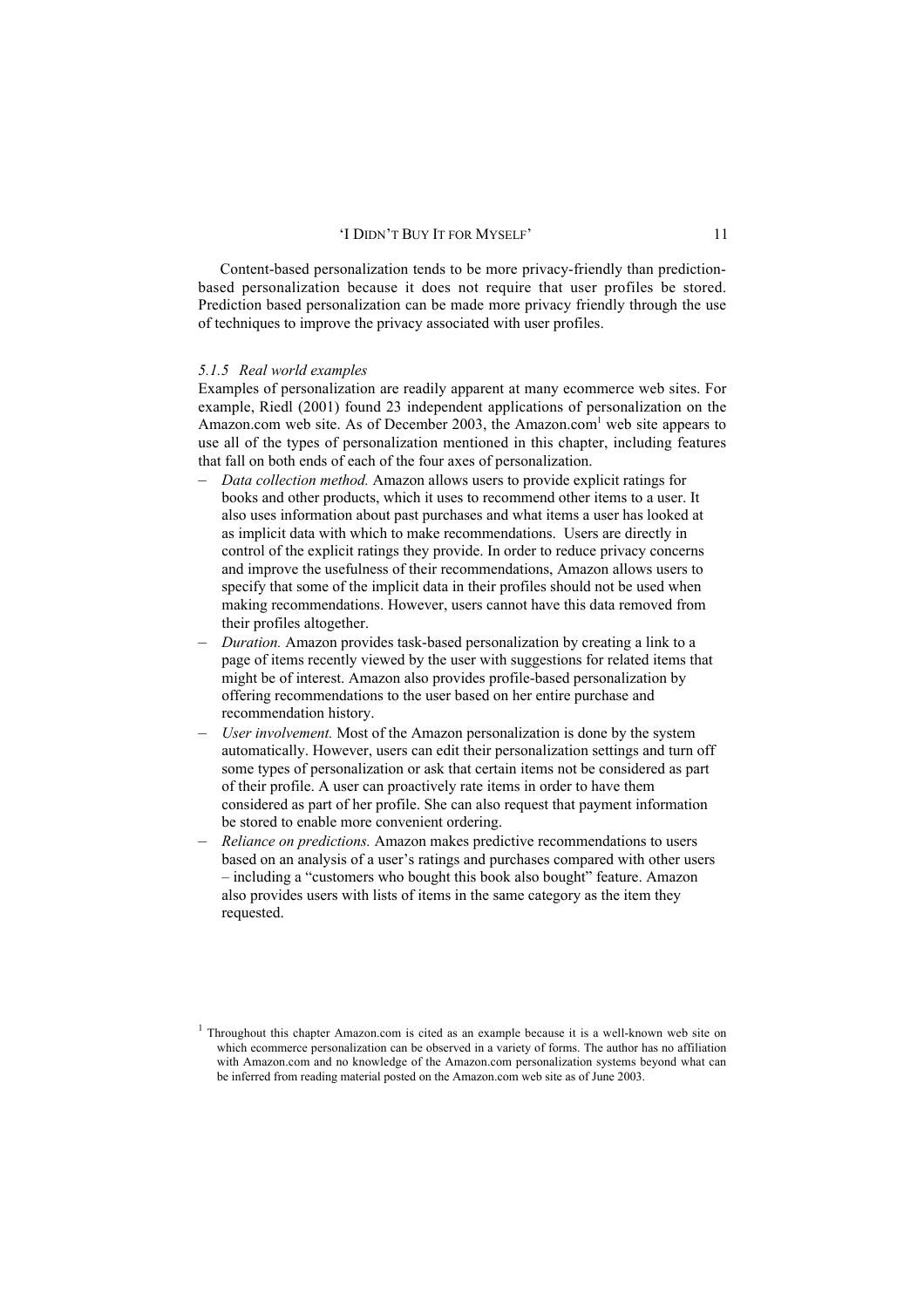#### *5.2 Pseudonymous Profiles*

Often an individual's name and other personally identifiable information are not needed in order to provide personalized services. For example, recommender systems typically don't require any personal information in order to make recommendations. If personal information is not needed, personalization systems can be designed so that users are identified by pseudonyms rather than their real names. This reduces the chance that someone who gains unauthorized access to a user's profile will be able to link that profile with a particular individual, although it does not eliminate this risk. Someone who gains access to a user's account by using her computer or by learning her user name and password may be able to gain access to a pseudonymous profile. Furthermore, some combination of non-identifiable information contained in a pseudonymous profile may prove identifiable in practice, especially when combined with information stored in web usage logs (Malin, *et al.,* 2003). Nonetheless, pseudonymous profiles are a good way to address some privacy concerns. In addition, companies may find it significantly easier to comply with some privacy laws when they store only pseudonymous profiles rather than personally identifiable information.

For increased privacy protection, sites that employ pseudonymous profiles should make sure that this profile information is stored separately from web usage logs that contain IP addresses and any transaction records that might contain personally identifiable information. Web usage logs should be scrubbed so that they do not contain information that would allow pseudonymous profiles to be linked with other data.

Arlein *et al.* (2000) propose an architecture for pseudonymous personalization using information collected by multiple web sites. This system allows users to specify multiple personae that are stored on persona servers residing in the network. Users can grant web sites privileges to read or write to a specific persona. In addition, web sites can further restrict access to data they have written to a persona.

Kobsa and Schreck (2003) propose a more complex architecture for personalization services that use pseudonymous profiles. They envision the existence of user modeling servers that can communicate with users and personalization services via anonymous channels. While this architecture may prove too heavy for adoption by a single ecommerce web site, it is an interesting model that might be considered by a group of sites or as part of a single-sign-on/electronic wallet protocol.

## *5.3 Client-Side Profiles*

Another option for reducing the privacy concerns associated with user profiles and satisfying some legal requirements is to store these profiles on the user's client (computer) rather than on a web server. This will ensure that the profiles are accessible only by the user and those who have access to her computer.

Client-side profiles may be stored in cookies that are replayed to a web site that uses them to provide a personalized service and immediately discards them. The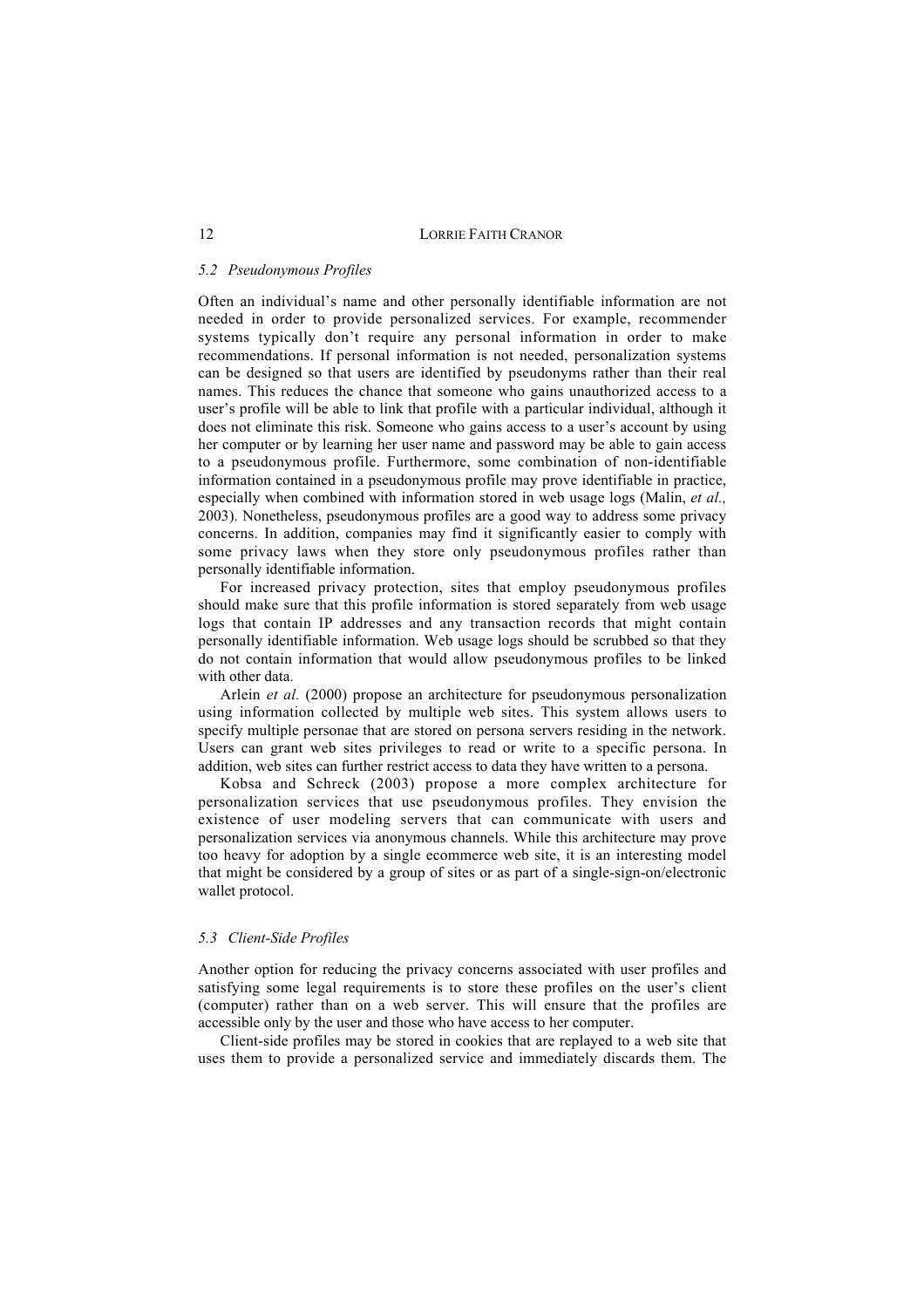information stored in these profiles should be encoded or encrypted so that it is not revealed in transit and it is inaccessible to other people who have access to a user's computer or to viruses or other malicious programs that may look for personal information stored in cookies.

A personalization interface that uses client-side scripting may be able to provide personal services by examining user profile information on the client without ever having to transmit it to the web site.

Canny (2002) proposes an architecture for a recommendation system in which participants compute a public "aggregate" of their data to share with members of their community. Individuals can then compute their own personal recommendations without revealing their individual data. He suggests that such an approach might be particularly useful in a ubiquitous computing setting where users may desire recommendations about everyday activities but are concerned that detailed information about their own activities not be revealed.

#### *5.4 Putting Users in Control*

Regardless of the approach taken to personalization, implementers who want to be sensitive about privacy concerns and comply with the fair information practice principles need to develop systems that give users the ability to control the collection and use of their information. Users should be able to control what information is stored in their profile, the purposes for which it will be used, and the conditions (if any) under which it might be disclosed. They should also be able to control when and if personalization takes place. In some cases, such controls may be required by law.

Developing a user interface that allows users to control the information in their profiles is a complicated problem, especially if the interface provides controls that go beyond a very course level of granularity. Lau *et al.* (1999) explored interfaces for a software tool that allows a user to create privacy rules for sharing web browsing histories. They found interfaces that require users to set privacy rules individually for every object in the system were too tedious for users, and they recommended that interfaces be developed that allow users to specify privacy policies that apply automatically to objects as they are encountered. However, formulating a privacy rule is a complicated task, which may require a deeper understanding of privacy issues than many users have as well as the ability to anticipate future activities that hold particular privacy concerns for a user. Some of the lessons learned by developers of Platform for Privacy Preferences (P3P) user agents may prove useful in developing privacy interfaces for personalized ecommerce services (Cranor, 2002; Cranor *et al.,* 2003).

A number of ecommerce web sites give users access to their profiles; however, it is not clear that many users are aware of this, and reports from operators of some personalization systems indicate that users rarely take actions to proactively customize their online experiences (Manber and Robison, 2000). To update personalization profile information on Amazon.com, for example, requires users to proactively go to their personalized "Your Account Page" and select from several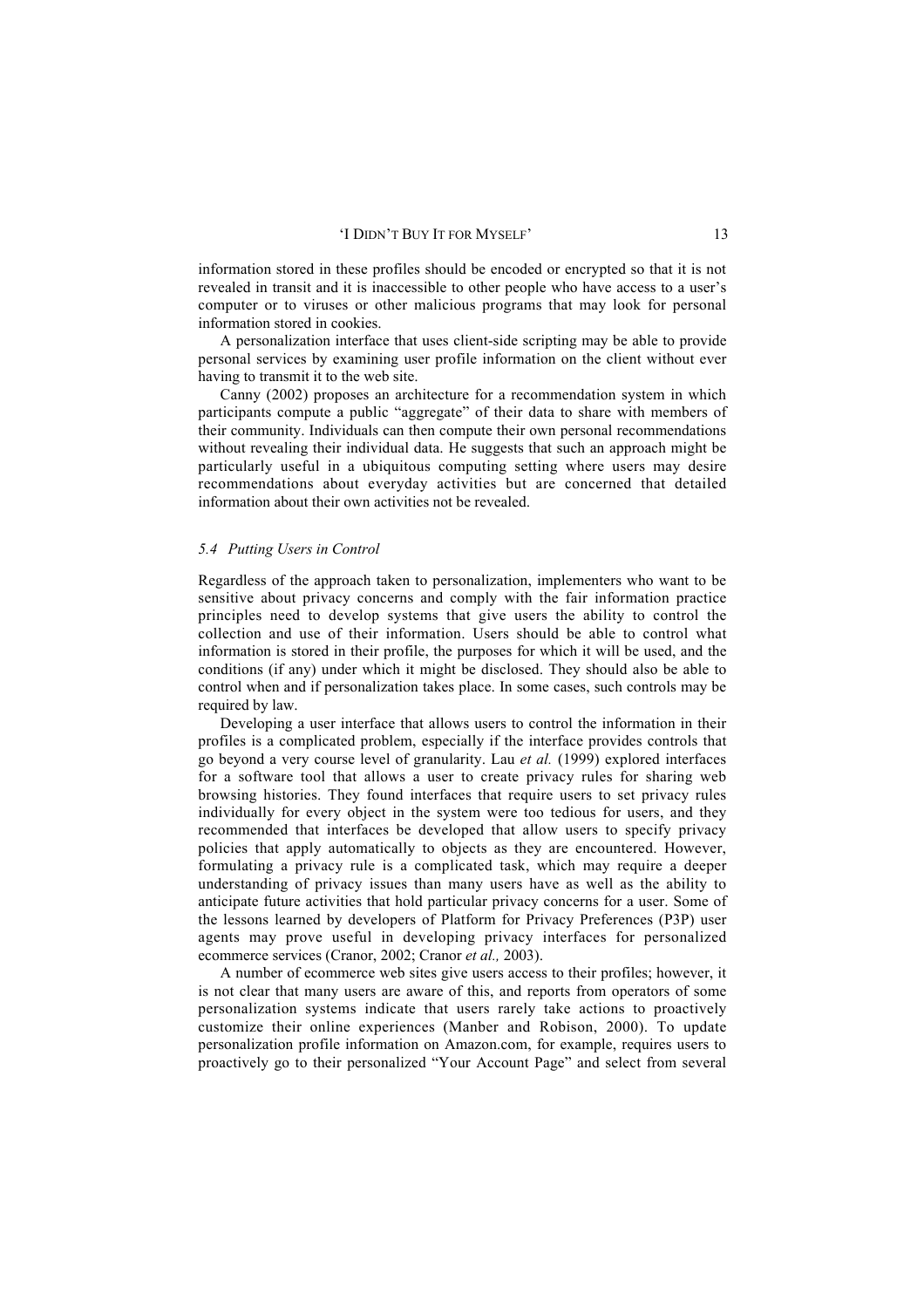items in a "Recommendations" section near the bottom of the page. Here users can edit previous explicit ratings they have given, as well as review their transaction and rating history and request that certain items be excluded from consideration when Amazon makes recommendations to them in the future. This interface essentially requires users to make individual privacy decisions for every object in the system, which can be quite time consuming. In addition, as users make new purchases, they have to remember to update their settings.

An interface might be developed that could allow Amazon shoppers to specify general privacy policies that would apply automatically. Such policies might allow users to specify, for example, that certain categories of purchases never be used to make recommendations, or that purchases be excluded from their profiles after six months. Or perhaps a user might want to specify that purchases made using her business credit card should be considered in her recommendations but purchases made using her personal credit card should be excluded. These types of rules would be useful to a user who can anticipate in advance the types of purchases that she would not want to have influence her recommendations. However, it might prove difficult for most users to formulate these kinds of rules.

An alternative approach that would require less foresight on the part of users would be to allow them to specify privacy preferences as part of the transaction process. Thus, when a user enters her credit card number and shipping address, she would also be prompted to decide whether this transaction should be excluded from her profile. She might establish a default setting that would apply to all her purchases unless she indicated otherwise, or even specify general policies like the ones described above that could be overridden easily for a specific purchase. A system-wide default might be that items that users have indicated have been purchased as gifts are excluded from a user's recommendation profile (indeed, Amazon appears to exclude gift purchases from recommendation profiles already). A user interface might even include a box that allows a user to claim a purchase is a gift ("I didn't buy it for myself") as a way of disassociating herself from that particular purchase—similar to the habit some people have of requesting advice "for a friend" in an attempt to protect their own privacy.

A more sophisticated approach might allow users to establish multiple personae that would each have their own personalization profile. Thus, a user could have a separate profile for personal and business purchases, and could have a profile for each individual for whom she buys gifts. Besides addressing some privacy concerns, such an approach would likely lead to better personalization because it could offer recommendations within the appropriate context. Of course, designers of such a system should consider potential privacy concerns of gift recipients.

The Amazon interface allows users to exclude purchases from their recommendations, but not to remove them from their profile altogether. Excluding purchases from recommendations addresses some privacy concerns, but leaves others unaddressed. While legal and liability issues may require that Amazon retain transaction histories for some amount of time, there should be some retention period after which these histories need not be retained if a user prefers. Furthermore, even within the retention period, Amazon might allow users to request that all or part of their transaction histories not be made available through the web.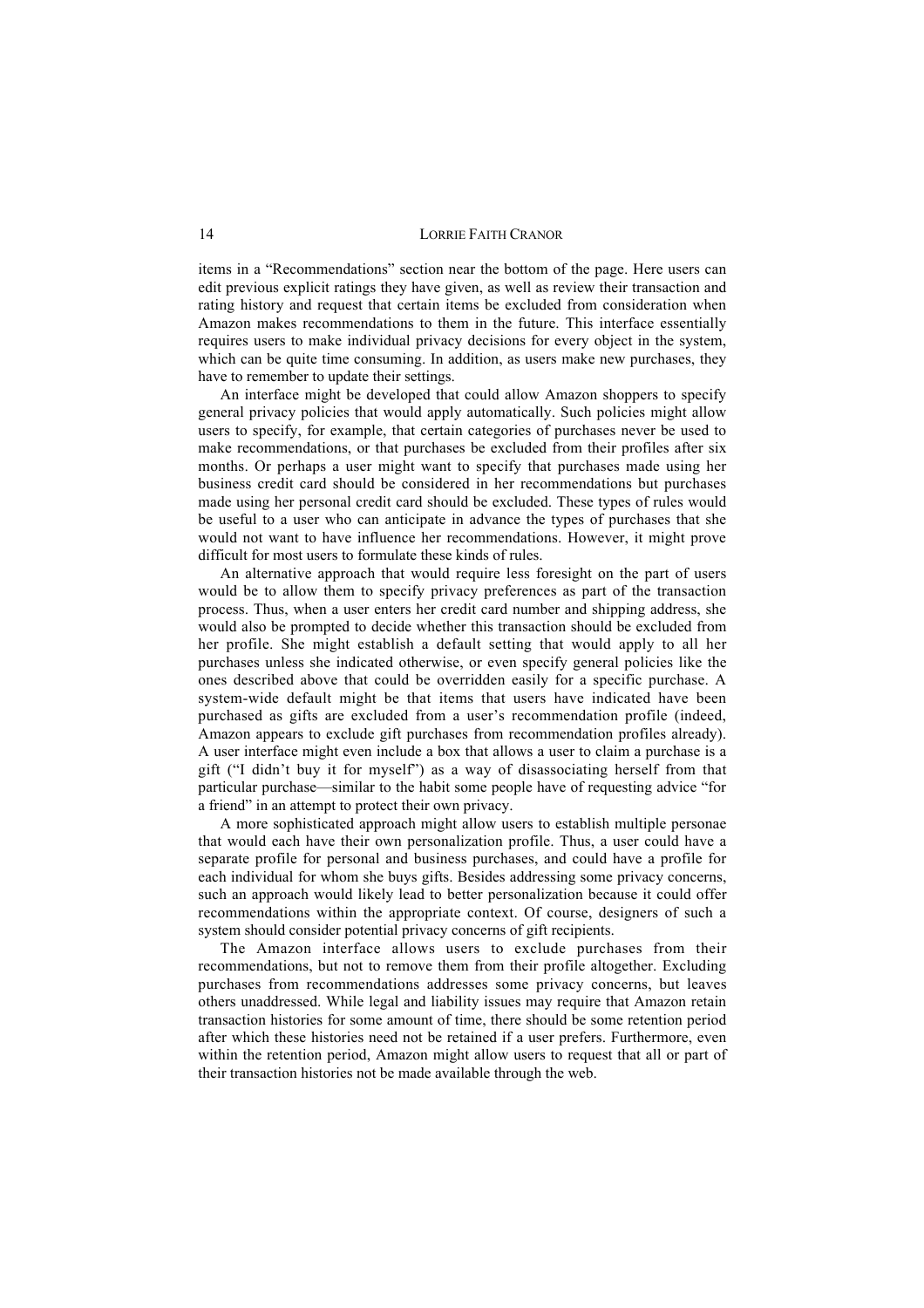When user interfaces are developed that allow users to control the use of their information, it is also essential that back end systems be put in place that can properly carry out each user's instructions. This is easiest when personalization profiles are used only for web site personalization; however, some companies also make use of this data for postal mail marketing or other purposes. When these companies have databases spread across many different computer systems, as users change their personal settings these changes must be propagated across multiple systems that may store data in different formats. Furthermore, policies and procedures need to be put in place to limit access to these databases and ensure that those who have access to this data respect each user's privacy settings.

## 6. CONCLUSIONS

This chapter has reviewed several privacy risks related to ecommerce personalization and discussed privacy principles, laws, and guidelines that may impact the design of personalization systems. While no simple universal formula exists for designing a privacy-protective ecommerce personalization system, there are a number of approaches that may be helpful depending on the functionality and design requirements of a particular system. In general personalization systems tend to be most privacy friendly when they are explicitly activated by users, make use of data explicitly provided by users, use data obtained only during the current session, and perform personalization based directly on the content of information the user provides. When data must be stored in profiles and retained beyond a single session, pseudonymous profiles and client-side profiles may enhance the privacy of a system. Pseudonymous profiles are a good approach when personalization information need not be tied to personally identifiable information. Client-side profiles are useful when personalization services can be performed on the client. Interfaces that put users in control of the collection and use of their data as well as the types of personalization provided can make most personalization systems more privacy friendly, although further work is needed to develop privacy interfaces that are both usable and provide flexible control.

I see two major challenges for the human computer interaction community in the area of ecommerce personalization and privacy. The first challenge is to develop usable interfaces that allow users to control the use of their personal data and make privacy-related choices in a meaningful way that does not interfere with their use of a web site. The second challenge is to design interfaces that allow users to find what they are looking for with minimal need for user profiles, especially profiles tied to personally identifiable information.

Web site designers should also keep in mind that in some cases the goals of ecommerce personalization can be achieved at a lower cost and with fewer privacy risks through good web site design that makes it easy for users to find what they want. Many personalization interfaces build user profiles so that they can try to infer or anticipate user needs and offer relevant suggestions; however, users often already know what they are looking for, and good navigation design can help them find it (Berk, 2003). Where personalization adds value to a site, careful attention to design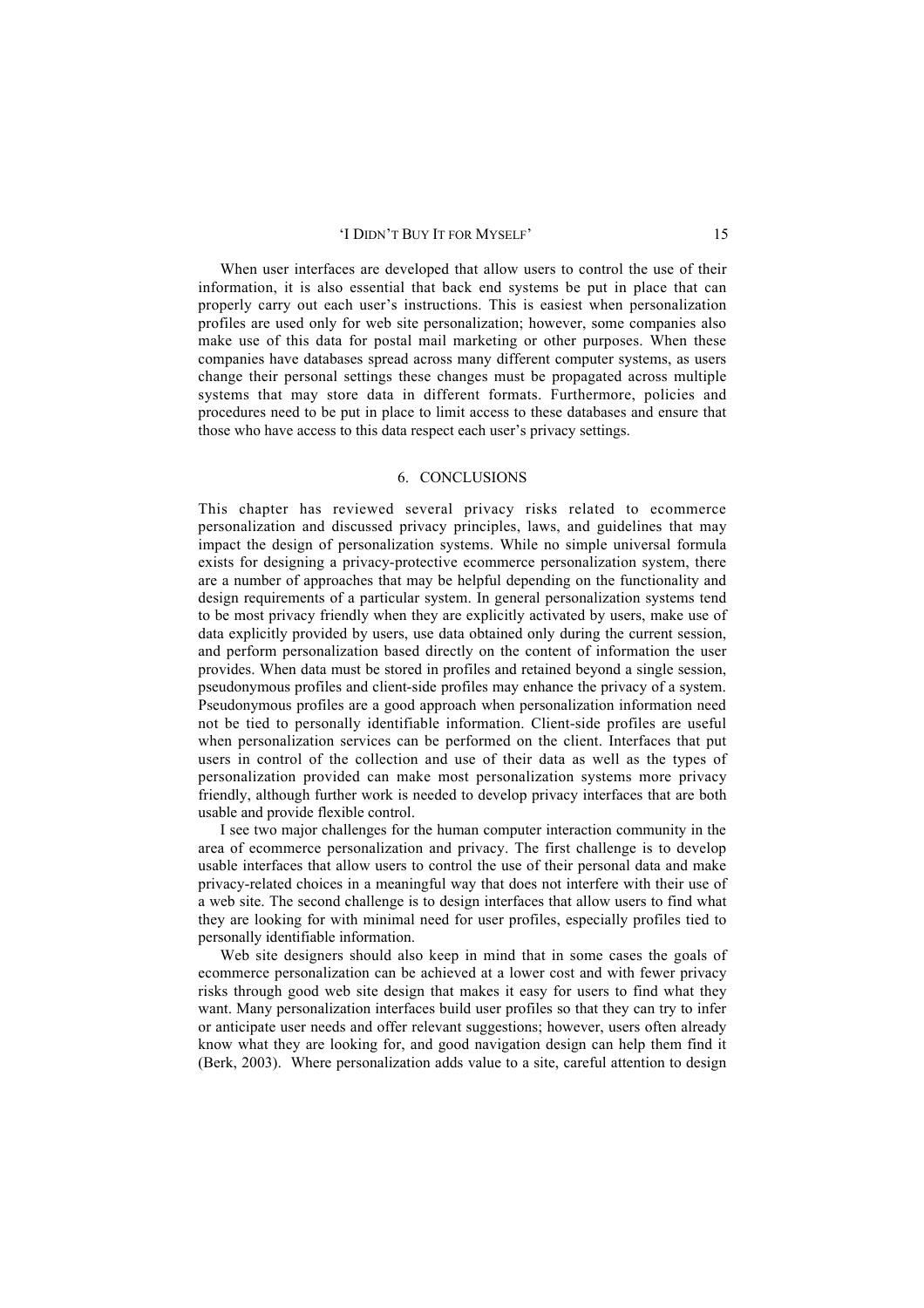can reduce the amount of personally identifiable information necessary to make personalization successful, minimizing privacy risks and increasing user acceptance and trust.

## 7. REFERENCES

- Ackerman M.S., Cranor, L.F., and Reagle, J. (1999) *Privacy in E-Commerce: Examining User Scenarios and Privacy Preferences.* In *Proceedings of EC'99* (Denver, CO), ACM Press, 1-8. http://doi.acm.org/10.1145/336992.336995
- Adams, A. (1999) *The Implications of Users' Multimedia Privacy Perceptions on Communication and Information Privacy Policies*. In *Proceedings of Telecommunications Policy Research Conference*, (Washington, DC). http://www.cs.mdx.ac.uk/RIDL/aadams/TPRC%20final.PDF
- Arlein, R.M., Jai, B., Jakobsson, M., Monrose, F., and Reiter, M.K. (2000) *Privacy-Preserving Global Customization.* In *Proceedings of EC'00*, (Minneapolis, MN, October 17-20), ACM Press, 176-184. http://doi.acm.org/10.1145/352871.352891
- Berk, M. (2003) *Beyond the Personalization Myth: Cost-effective Alternatives to Influence Intent. Jupiter* Research Site Technologies and Operations, Volume 2.
- Canny, J. (2002) *Collaborative Filtering with Privacy.* In *IEEE Symposium on Security and Privacy*, (Oakland, CA), 45-57. http://citeseer.nj.nec.com/canny02collaborative.html

Claypool, M., Brown, D., Le, P., and Waseda, M. (2001) *Inferring User Interest*. IEEE Internet Computing, (November/December): 32-39.

Cranor, L. (2002) *Web Privacy with P3P.* O'Reilly & Associates.

- Culnan, M. J. and Milne, G. R. (2001) *The Culnan-Milne Survey on Consumers & Online Privacy Notices: Summary of Responses.* http://www.ftc.gov/bcp/workshops/glb/supporting/culnanmilne.pdf.
- Cyber Dialogue. (2001) *Cyber Dialogue Survey Data Reveals Lost Revenue for Retailers Due to Widespread Consumer Privacy Concerns.* http://www.cyberdialogue.com/news/releases/2001/11-07 uco-retail.html.
- Gandon, F.L. and Sadeh, N.M. (2003) *A Semantic e-Wallet to Reconcile Privacy and Context-awareness.* In *Proceedings of the Second International Semantic Web Conference (ISWC03)*.
- Herlocker, J.L. and Konstan, J.A. (2001) *Content-Independent Task-Focused Recommendation*. IEEE Internet Computing, (November/December): 40-47.
- Karat, C. M., Brodie, C., Karat, J., Vergo, J., and Alpert, S.R. (2003) *Personalizing the user experience on ibm.com.* IBM Systems Journal 42(4): 686-701.
- Kobsa, A. (2002) *Personalized Hypermedia and International Privacy.* Communications of the ACM,  $45(5)$ : 64-67
- Kobsa, A. and Schreck, J. (2003) *Privacy Through Pseudonymity in User-Adaptive Systems.* ACM Transactions on Internet Technology, 3(2):149-183.

Lau, T., Etzioni, O., and Weld, D. S. (1999) *Privacy Interfaces for Information Management.* Communications of the ACM, 42(10): 89-94.

Malin, B., Sweeney, L., and Newton, E. (2003) *Trail Re-identification: Learning Who You are From Where You Have Been.* Carnegie Mellong University, School of Computer Science, Data Privacy Laboratory Technical Report, LIDAP-WP12. Under review. http://privacy.cs.cmu.edu/people/sweeney/trails1.html

Manber, U., Patel, A., and Robison, J. (2000) *Experience with Personalization on Yahoo!* Communications of the ACM, 43(8): 35-39.

- Network Advertising Initiative Principles. (2000)
- http://www.networkadvertising.org/aboutnai\_principles.asp
- Odlyzko, A. (2003) *Privacy, Economics, and Price Discrimination on the Internet.* In *Proceedings of the Fifth International Conference on Electronic Commerce* (ICEC'03), Pittsburgh, PA.
- Organization for Economic Co-operation and Development. (1980) *Recommendation Of The Council Concerning Guide-Lines Governing The Protection Of Privacy And Transborder Flows Of Personal Data.* Adopted by the Council 23 September 1980. http://www.datenschutzberlin.de/gesetze/internat/ben.htm

Cranor, L., Guduru, P., and Arjula, M. (2003) *User Interfaces for Privacy Agents.* Under review.